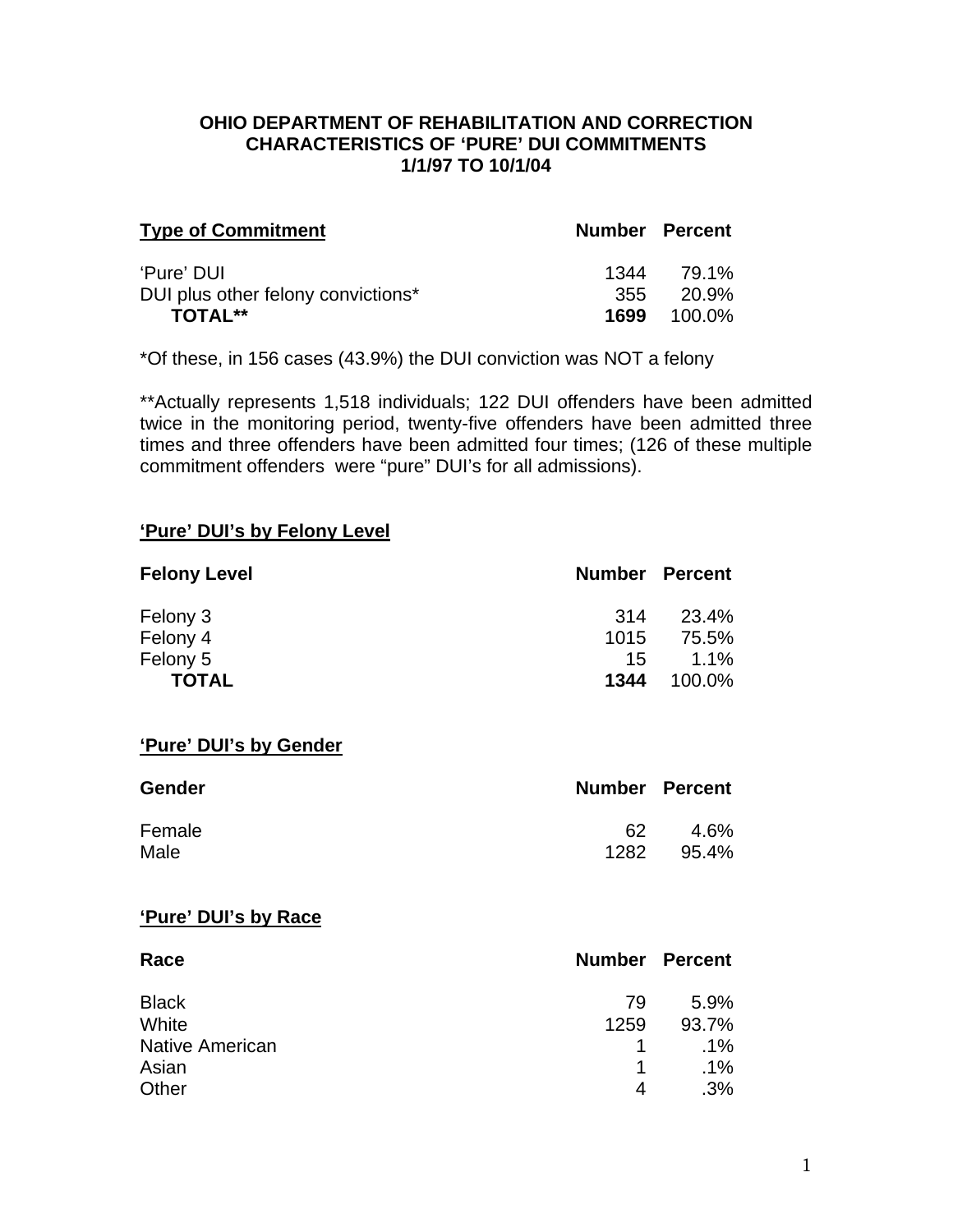# **'Pure' DUI's by Age at Commitment**

| <b>Age at Commitment</b> | <b>Number</b> | Percent |
|--------------------------|---------------|---------|
| 25 and under             | 68            | 5.1%    |
| 26 to 30                 | 196           | 14.6%   |
| 31 to 35                 | 259           | 19.3%   |
| 36 to 40                 | 334           | 24.9%   |
| 41 to 45                 | 281           | 20.9%   |
| 46 to 50                 | 128           | 9.5%    |
| Over 50                  | 78            | 5.8%    |
|                          |               |         |

| Range = $19$ to $77$ | Median = $38$ |
|----------------------|---------------|
| Mean $= 37.9$        | Mode $= 38$   |

# **'Pure' DUI'S by Security Classification**

| <b>Security Level</b>                |      | <b>Number Percent</b> |
|--------------------------------------|------|-----------------------|
| Level 1-A                            | 72.  | $5.4\%$               |
| Level 1-B                            | 1022 | 76.0%                 |
| Level 2                              | 144  | 10.7%                 |
| Level $3^*$                          | 106  | 7.9%                  |
| *Includes inmates still in reception |      |                       |

## **'Pure' DUI's by County of Commitment**

| <b>County of Commitment</b> | <b>Number</b> | <b>Percent</b> |
|-----------------------------|---------------|----------------|
| Cuyahoga                    | 104           | 7.7%           |
| Summit                      | 103           | 7.7%           |
| <b>Stark</b>                | 93            | 6.9%           |
| Franklin                    | 75            | 5.6%           |
| Hamilton                    | 74            | 5.5%           |
| Lorain                      | 64            | 4.8%           |
| Clermont                    | 52            | 3.9%           |
| <b>Butler</b>               | 50            | 3.7%           |
| Lake                        | 41            | 3.1%           |
| Warren                      | 32            | 2.4%           |
| Portage                     | 32            | 2.4%           |
| <b>All Other Counties</b>   | 624           | 46.4%          |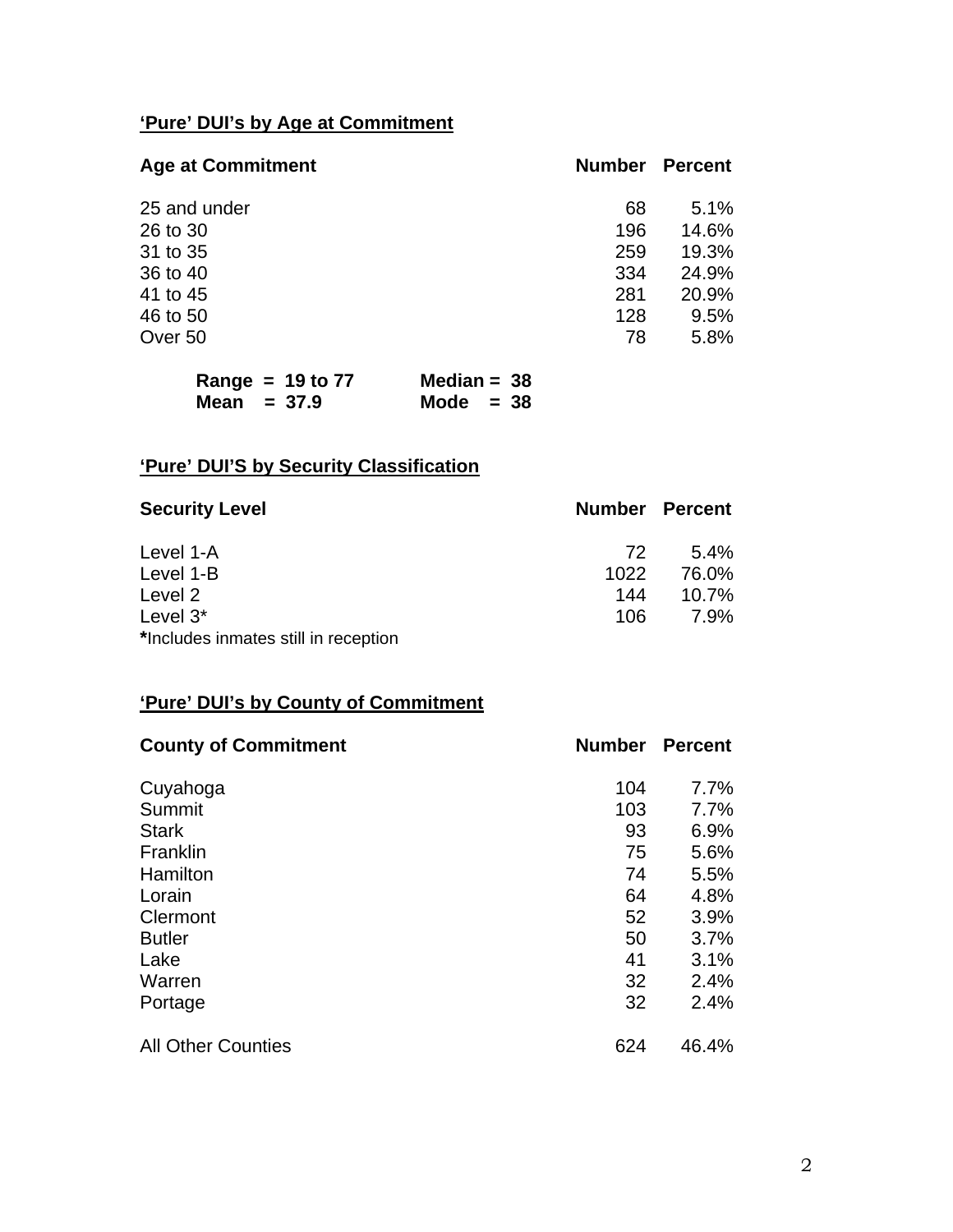## **'Pure' DUI's by Current Status**

| <b>Current Status</b>                  | <b>Number Percent</b> |        |
|----------------------------------------|-----------------------|--------|
| <b>Currently Incarcerated</b>          | 232                   | 17.3%  |
| <b>Judicial Release</b>                | 214                   | 15.9%  |
| <b>Released under PRC</b>              | 621                   | 46.2%  |
| Released to Appeal Bond                | 4                     | .3%    |
| <b>Furlough (Transitional Control)</b> | 40                    | 3.0%   |
| <b>Vacated Sentence</b>                | 10                    | $.7\%$ |
| <b>Court Order</b>                     | 10                    | $.7\%$ |
| Death of Inmate                        | 6                     | .4%    |
| Released at Expiration of Prison Term* | 207                   | 15.4%  |

\*Released without post-release control; of the 168 releases so far in 2004, 121 were expiration of prison term (64.7%), compared with 26 inmates released onto PRC (eighteen of whom had successfully completed the IPP sentence reduction program).

### **'Pure' DUI's by Length of Sentence (in months)**

| <b>Length of Sentence</b>           | <b>Number Percent</b> |       |
|-------------------------------------|-----------------------|-------|
| Two Months (mandatory sentence)     | 28                    | 2.1%  |
| Three to Six months                 | 190                   | 14.1% |
| Seven to Eleven months              | 148                   | 11.0% |
| Twelve months                       | 377                   | 28.1% |
| Thirteen to Seventeen months        | 143                   | 10.6% |
| Eighteen months                     | 117                   | 8.7%  |
| Nineteen to Twenty-four Months      | 159                   | 11.8% |
| <b>Twenty-five to Thirty Months</b> | 66                    | 4.9%  |
| Thirty-one to Thirty-five Months    | 0                     |       |
| Thirty-six months                   | 67                    | 5.0%  |
| Forty-eight to Fifty-nine Months    | 31                    | 2.3%  |
| <b>Sixty Months</b>                 | 17                    | 1.3%  |
| Mode $= 12$ months                  |                       |       |

| Mode $= 12$ months   |      |                 |
|----------------------|------|-----------------|
| Median $= 12$ months | Mean | $= 16.4$ months |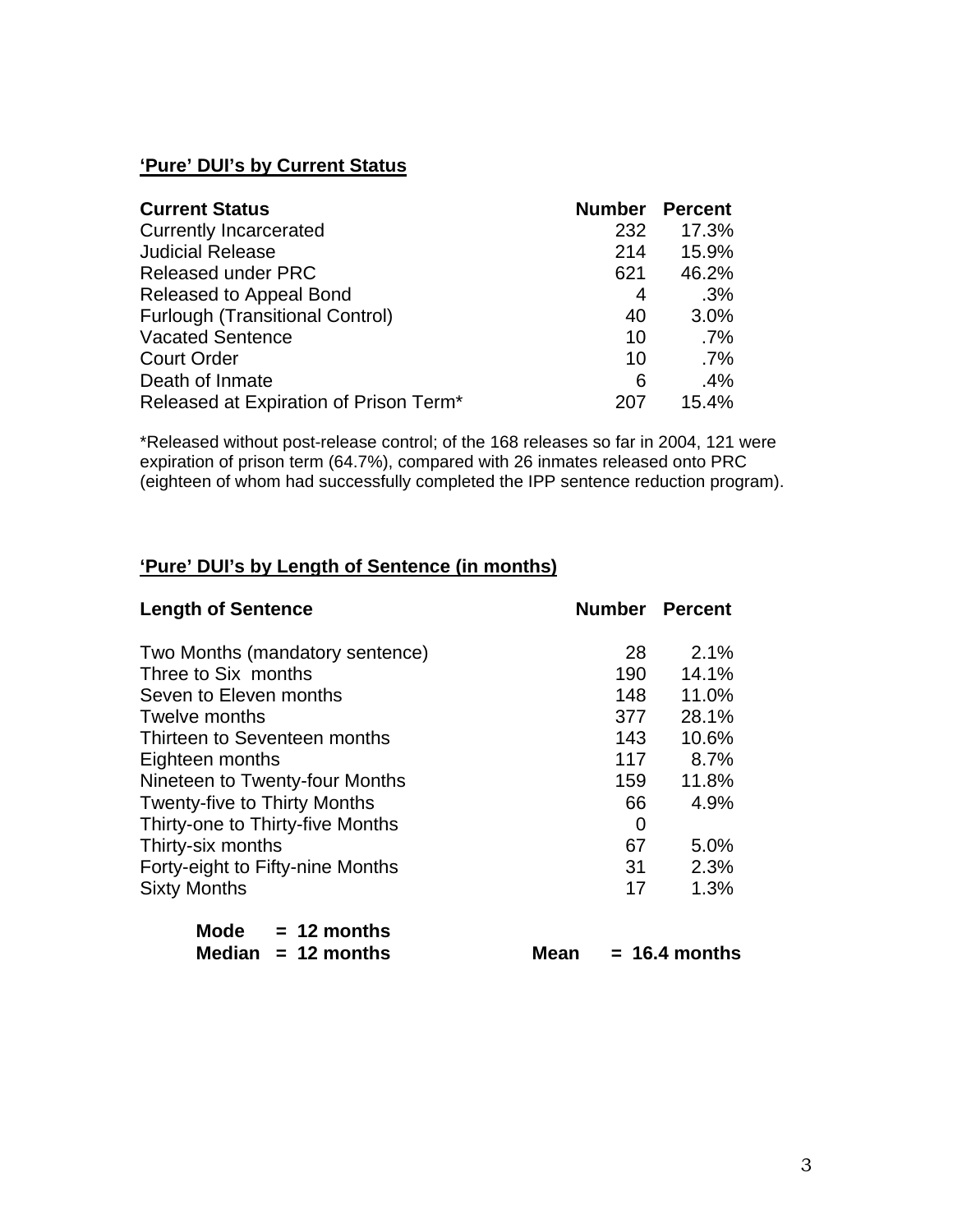## **'Pure' DUI's by Number of Prior Incarcerations**

| <b>Number of Prior Incarcerations</b> | Number Percent |          |
|---------------------------------------|----------------|----------|
| None                                  | 799            | 59.4%    |
| One                                   | 308            | 22.9%    |
| Two                                   | 140            | $10.4\%$ |
| Three or more                         | -97            | 7.2%     |

## **'Pure' DUI's Currently Incarcerated by Parent Institution\* (10/1/04)**

|                                                    |                         |       | # in |
|----------------------------------------------------|-------------------------|-------|------|
| <b>Institution</b>                                 | <b>Number Percent</b>   |       | Camp |
| <b>Allen Correctional Institution</b>              | 6                       | 2.6%  |      |
| <b>Belmont Correctional Institution</b>            | 6                       | 2.6%  | 1    |
| <b>Chillicothe Correctional Institution</b>        | 11                      | 4.7%  |      |
| <b>Corrections Medical Center</b>                  | 1                       | .4%   |      |
| <b>Corrections Reception Center</b>                | 16                      | 6.9%  |      |
| Dayton Correctional Institution                    | 1                       | .4%   |      |
| <b>Franklin Pre-Release Center</b>                 | 1                       | .4%   |      |
| <b>Grafton Correctional Institution</b>            | 5                       | 2.2%  |      |
| <b>Hocking Correctional Institution</b>            | $\overline{2}$          | .9%   |      |
| <b>Lake Erie Correctional Institution</b>          | $\overline{\mathbf{4}}$ | 1.7%  |      |
| <b>Lebanon Correctional Institution</b>            | 1                       | .4%   | 1    |
| <b>London Correctional Institution</b>             | 6                       | 2.6%  |      |
| <b>Lorain Correctional Institution</b>             | 6                       | 2.6%  |      |
| <b>Madison Correctional Institution</b>            | 1                       | .4%   |      |
| <b>Mansfield Correctional Institution</b>          | 1                       | .4%   |      |
| <b>Marion Correctional Institution</b>             | 3                       | 1.3%  |      |
| <b>Noble Correctional Institution</b>              | $\overline{7}$          | 3.0%  |      |
| <b>North Central Correctional Institution</b>      | 9                       | 3.9%  |      |
| <b>North Coast Correctional Treatment Facility</b> | 107                     | 46.2% |      |
| <b>Northeast Pre-Release Center</b>                | 4                       | 1.7%  |      |
| <b>Ohio Reformatory for Women</b>                  | 3                       | 1.3%  |      |
| <b>Ohio State Penitentiary</b>                     | 1                       | .4%   | 1    |
| <b>Pickaway Correctional Institution</b>           | 13                      | 5.6%  |      |
| <b>Richland Correctional Institution</b>           | $\overline{4}$          | 1.7%  |      |
| <b>Ross Correctional Institution</b>               | 4                       | 1.7%  | 3    |
| Southeastern Correctional Institution              | 5                       | 2.2%  |      |
| <b>Trumbull Correctional Institution</b>           | 4                       | 1.7%  |      |
| $N = 232$                                          |                         |       |      |

\*Includes inmates out to court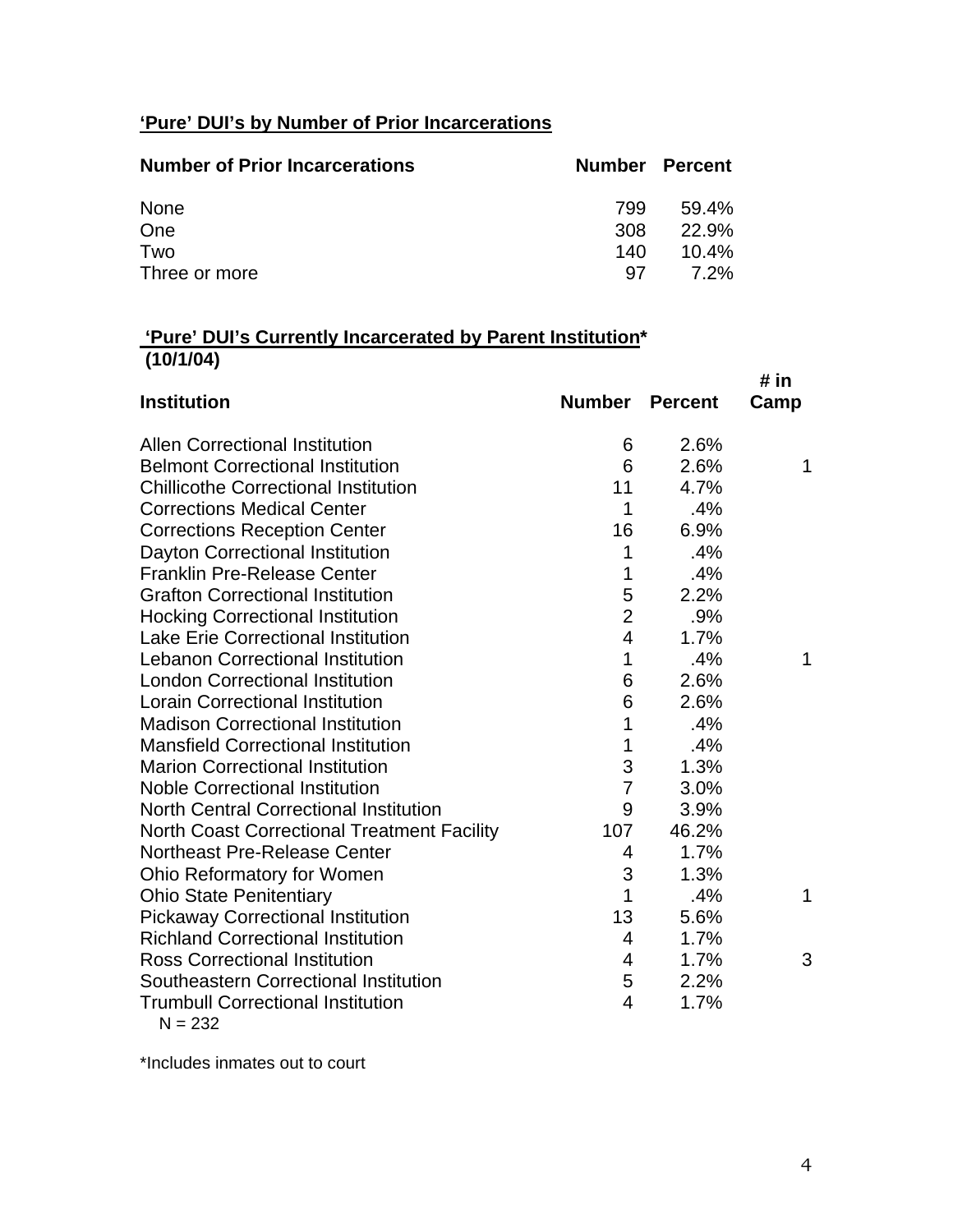#### **'PURE' DUI OFFENDERS COMPARISON OF SELECTED RELEASE TYPES DEMOGRAPHICS AND TIME SERVED/TIME SAVED VARIABLES 10/1/04**

|                                                                                | <b>Release Types</b>        |                       |                                                |                              |                     |                      |                                                     |               |  |
|--------------------------------------------------------------------------------|-----------------------------|-----------------------|------------------------------------------------|------------------------------|---------------------|----------------------|-----------------------------------------------------|---------------|--|
| <b>Variables</b>                                                               | Post-<br>Release<br>Control |                       | <b>IPP</b> with<br>Post-<br>Release<br>Control |                              | Judicial<br>Release |                      | Expiration<br>of Sentence<br>with No<br>Supervision |               |  |
|                                                                                | $\frac{9}{6}$<br>N          |                       | $\frac{9}{6}$<br>N                             |                              | $\%$ *<br>N         |                      | $\mathsf{N}$                                        | $\frac{9}{6}$ |  |
| <b>TOTAL</b>                                                                   | 410                         |                       | 209                                            |                              | 214                 |                      | 207                                                 |               |  |
| Race:<br>White<br>African-American<br><b>Native American</b><br>Asian<br>Other | 388<br>20<br>$\overline{2}$ | 94.6<br>4.9<br>$.5\,$ | 200<br>6<br>1<br>$\overline{2}$                | 95.7<br>2.9<br>$.5\,$<br>1.0 | 199<br>14<br>1      | 93.0<br>6.5<br>.5    | 193<br>14                                           | 93.2<br>6.8   |  |
| Gender:<br>Male<br>Female                                                      | 396<br>14                   | 96.6<br>3.4           | 209                                            | 100.0                        | 191<br>23           | 89.3<br>10.7         | 194<br>13                                           | 93.7<br>6.3   |  |
| Age:<br>Mean<br>Median<br>Mode                                                 | 37.6<br>37.0<br>36.0        |                       |                                                | 37.9<br>38.5<br>42.0         |                     | 37.0<br>37.0<br>38.0 | 37.8<br>38.0<br>40.0**                              |               |  |
| <b>Commitment County:</b><br>Major Urban**<br><b>All Others</b>                | 187<br>223                  | 45.6<br>54.4          | 70<br>139                                      | 33.5<br>66.5                 | 68<br>146           | 31.8<br>68.2         | 87<br>120                                           | 42.0<br>58.0  |  |

\*Column totals = 100%

\*\*Cuyahoga, Franklin, Hamilton, Lucas, Montgomery, Stark and Summit

\*\*\*Multiple modes; lowest value is shown.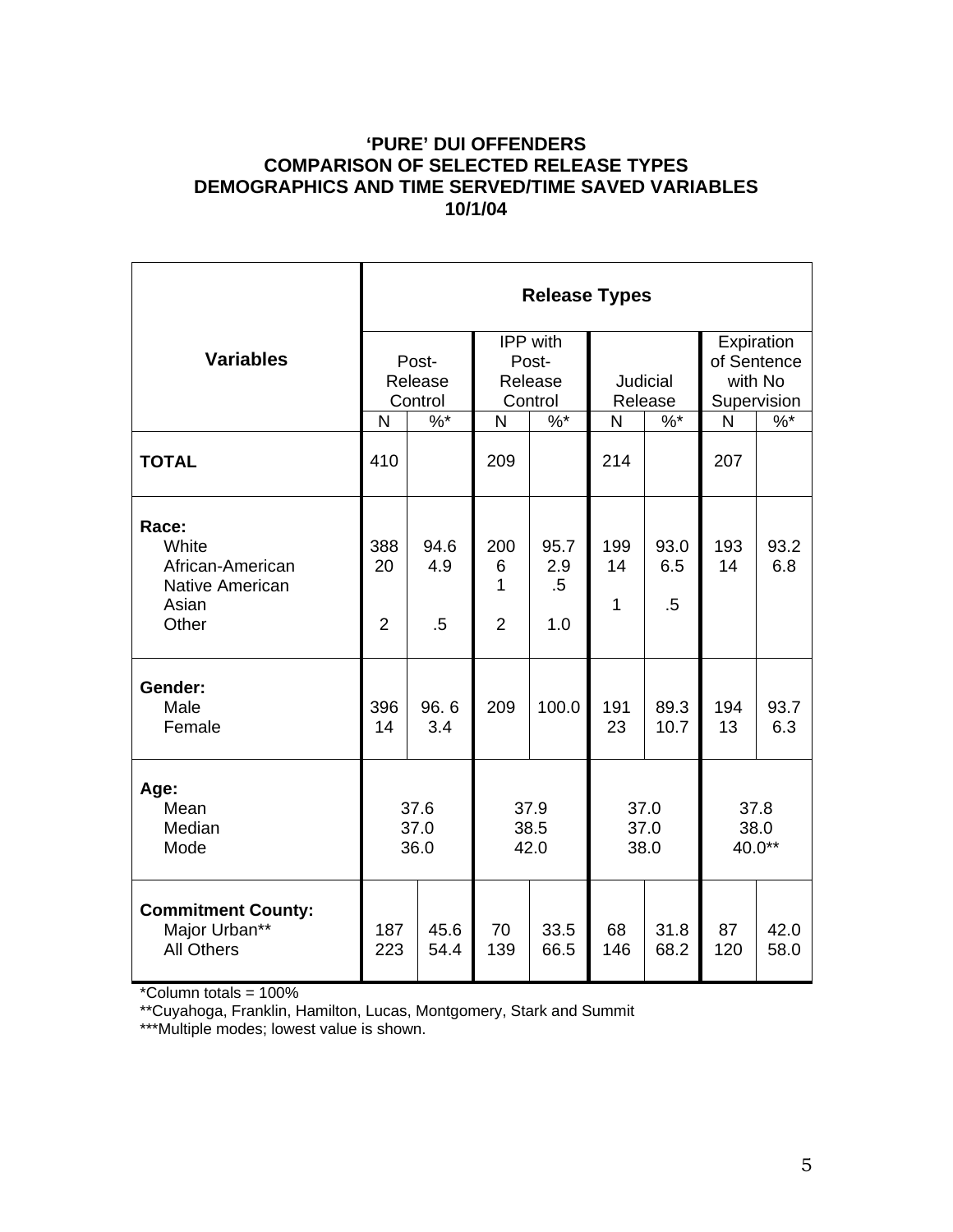|                                                                                       | <b>Release Types</b>              |              |                               |              |                        |              |                             |              |
|---------------------------------------------------------------------------------------|-----------------------------------|--------------|-------------------------------|--------------|------------------------|--------------|-----------------------------|--------------|
| <b>Variables</b>                                                                      | Post-                             |              | IPP with<br>Post-             |              |                        |              | Expiration of<br>Sentence   |              |
|                                                                                       | Release<br>Control<br>$\%$ *<br>N |              | Release                       |              | Judicial               |              | (with No                    |              |
|                                                                                       |                                   |              | Control<br>$\frac{9}{6}$<br>N |              | Release<br>$\%$ *<br>N |              | Supervision)<br>$\%$ *<br>N |              |
|                                                                                       |                                   |              |                               |              |                        |              |                             |              |
| <b>Sentence Length</b><br>(Months):                                                   |                                   |              |                               |              |                        |              |                             |              |
| Mean                                                                                  | 10.9                              |              | 18.6                          |              | 17.0                   |              | 13.0                        |              |
| Median<br>Mode                                                                        | 12.0<br>12.0                      |              | 15.0<br>12.0                  |              | 15.0<br>12.0           |              | 12.0<br>12.0                |              |
|                                                                                       |                                   |              |                               |              |                        |              |                             |              |
| <b>Number of Priors:</b>                                                              |                                   |              |                               |              |                        |              |                             |              |
| None<br>One                                                                           | 226<br>99                         | 55.1<br>24.1 | 138<br>54                     | 66.0<br>25.8 | 146<br>38              | 68.2<br>17.8 | 124<br>50                   | 59.9<br>24.2 |
| Two                                                                                   | 42                                | 10.2         | 14                            | 6.7          | 18                     | 8.4          | 22                          | 10.6         |
| Three or More                                                                         | 43                                | 10.5         | 3                             | 1.4          | 121                    | 5.6          | 11                          | 5.3          |
| <b>Time Served (Months):</b>                                                          |                                   |              |                               |              |                        |              |                             |              |
| Mean                                                                                  | 8.5                               |              | 5.7                           |              | 4.9                    |              | 10.2                        |              |
| Median                                                                                | 7.8                               |              | 5.0                           |              | 3.3                    |              | 8.1                         |              |
| Mode                                                                                  |                                   | $4.6**$      | 4.8                           |              | 2.3                    |              | 5.3                         |              |
| <b>Time Saved Through</b><br><b>Early Release (Months):</b><br>Mean<br>Median<br>Mode | N/A                               |              | 11.8<br>7.5<br>$6.7**$        |              | 11.7<br>9.4<br>9.2     |              | N/A                         |              |

\*Column totals = 100%

\*\*Multiple modes; lowest value is shown